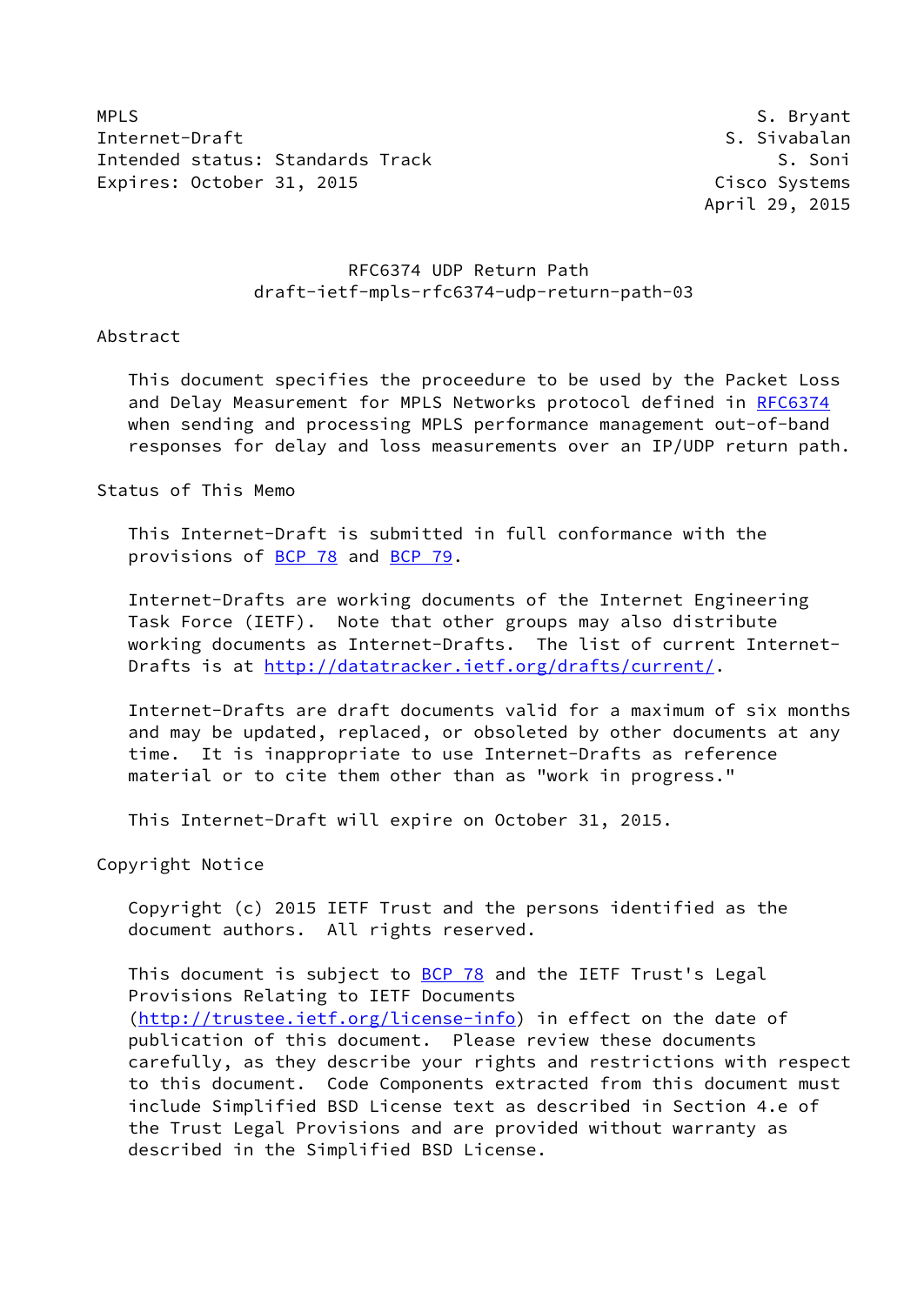Internet-Draft [RFC6374](https://datatracker.ietf.org/doc/pdf/rfc6374) UDP Return Path April 2015

# <span id="page-1-0"></span>[1](#page-1-0). Introduction

 This document describes how Packet Loss and Delay Measurement for MPLS Networks protocol (MPLS-PLDM) [[RFC6374\]](https://datatracker.ietf.org/doc/pdf/rfc6374) out-of-band responses can be delivered to the Querier using UDP/IP.

 The use of UDP may be required to support data path management such as passage through firewalls, or to provide the necessary multiplexing needed in bistatic operation where the querier and the collector are not co-located and the collector is gathering the response information for a number of responders. In a highly scaled system some MPLS-PLDM sessions may be off-loaded to a specific node within the distributed system that comprises the Label Switching Router (LSR) as a whole. In such systems the response may arrive via any interface in the LSR and need to internally forwarded to the processor tasked with handling the particular MPLS-PLDM measurement. Currently the MPLS-PLDM protocol does not have any mechanism to deliver the PLDM Response message to particular node within a multi- CPU LSR.

 The procedure described in this specification describes how the queryer requests delivery of the MPLS-PLDM response over IP to a dynamic UDP port. It makes no other changes to the protocol and thus does not affect the case where the reponse is delivered over a MPLS Associated Channel [[RFC5586\]](https://datatracker.ietf.org/doc/pdf/rfc5586).

<span id="page-1-1"></span>[2](#page-1-1). Requirements Language

 The key words "MUST", "MUST NOT", "REQUIRED", "SHALL", "SHALL NOT", "SHOULD", "SHOULD NOT", "RECOMMENDED", "MAY", and "OPTIONAL" in this document are to be interpreted as described in [\[RFC2119](https://datatracker.ietf.org/doc/pdf/rfc2119)].

<span id="page-1-2"></span>[3](#page-1-2). Solution Overview

 This document specifies that, unless configured otherwise, if a UDP Return Object (URO) is present in a MPLS-PLDM Query, the responder MUST use the IP address and UDP port in the URO to reply back to the querier. Multiple UROs MAY be present in a MPLS-PLDM Query indicating that an identical responses SHOULD be sent to each addess port pair. A responder MAY be designed or configured to only transmit a single response, in which case the response MUST be sent using the parameters specified in the first URO in the querry packet.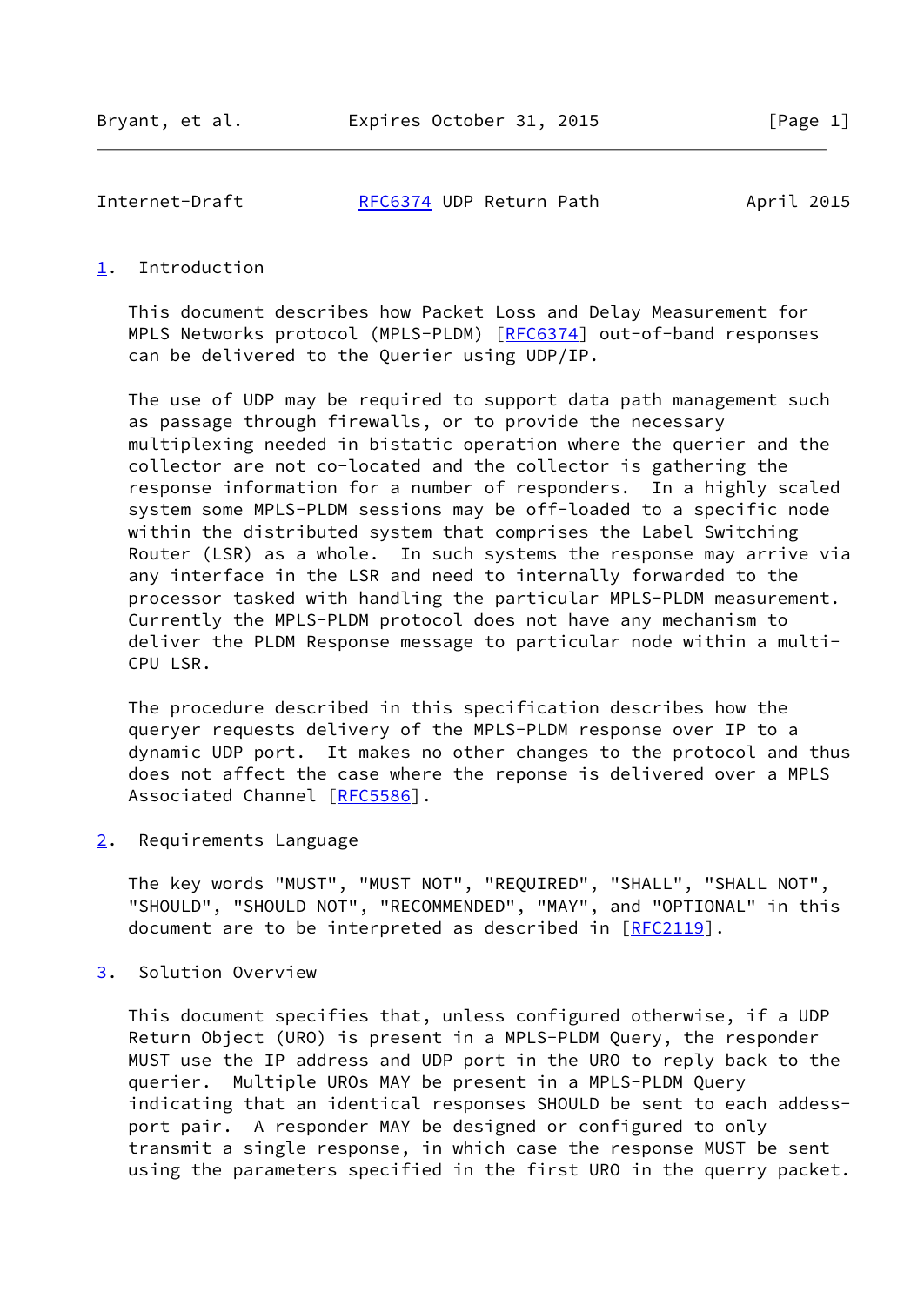The procedures defined in this document may be applied to both unidirectional and bidirectional LSPs. In this document, the term bidirectional LSP includes the co-routed bidirectional LSP defined in [\[RFC3945](https://datatracker.ietf.org/doc/pdf/rfc3945)] and the associated bidirectional LSP that is constructed from a pair of unidirectional LSPs (one for each direction) that are

| Bryant, et al. | Expires October 31, 2015 | [Page 2] |
|----------------|--------------------------|----------|
|                |                          |          |

Internet-Draft [RFC6374](https://datatracker.ietf.org/doc/pdf/rfc6374) UDP Return Path April 2015

 associated with one another at the LSP's ingress/egress points [\[RFC5654](https://datatracker.ietf.org/doc/pdf/rfc5654)]. The mechanisms defined in this document can apply to both IP/MPLS and to the MPLS Transport Profile (MPLS-TP) [[RFC5654\]](https://datatracker.ietf.org/doc/pdf/rfc5654), [\[RFC5921](https://datatracker.ietf.org/doc/pdf/rfc5921)]

#### <span id="page-2-0"></span>[3.1](#page-2-0). UDP Return Object

 NOTE TO RFC Editor please delete the following paragraph before publication.

#### START DELETE

 Note to reviewers - We considered a number of approaches to the design. The first was to use the existing address object and a separate UDP object, but concern in the WG was that there may be more than one collector that required this information, and the combined size of the two objects. The next approach considered by the authors was to create a new object by appending a UDP port to the existing generalized address object. However by noting that UDP is only likely to be sent over IP and that it will be a long time before we design a third major version of IP we can compress the object either by having separate IPv4 and an IPv4 objects, or using the address length as the discriminator. The object design below uses the latter approach. The resultant combined UDP port + address object is thus the same size as the original address object.

# END DELETE

The format of the UDP Return Object (URO) is as follows:

0 1 2 3 0 1 2 3 4 5 6 7 8 9 0 1 2 3 4 5 6 7 8 9 0 1 2 3 4 5 6 7 8 9 0 1 +-+-+-+-+-+-+-+-+-+-+-+-+-+-+-+-+-+-+-+-+-+-+-+-+-+-+-+-+-+-+-+-+ | URO TLV Type | Length={6,18} | UDP-Destination-Port | +-+-+-+-+-+-+-+-+-+-+-+-+-+-+-+-+-+-+-+-+-+-+-+-+-+-+-+-+-+-+-+-+ ~ Address ~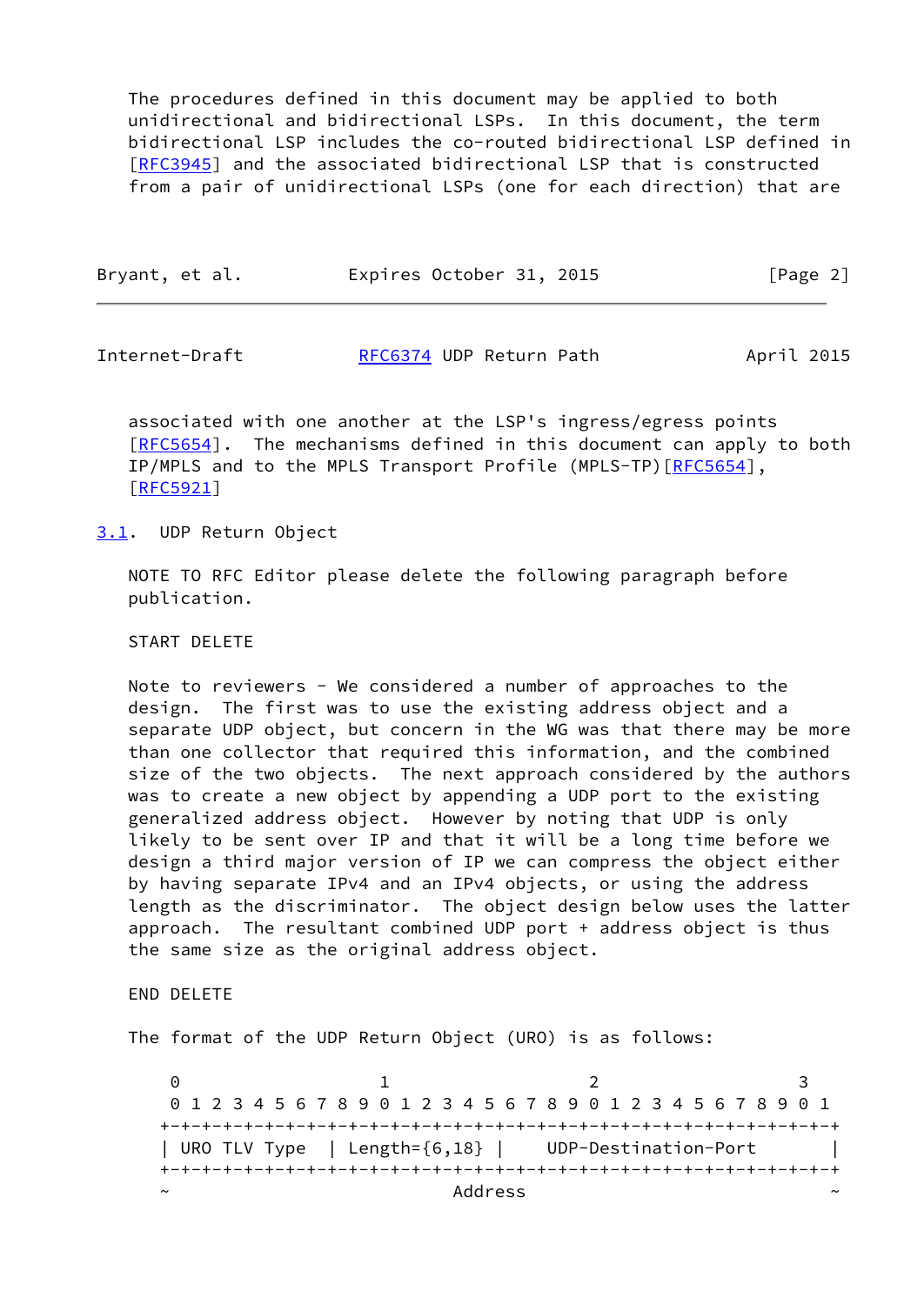+-+-+-+-+-+-+-+-+-+-+-+-+-+-+-+-+-+-+-+-+-+-+-+-+-+-+-+-+-+-+-+-+

 The Type and Length fields are each 8 bits long. The Length field indicates the size in bytes of the remainder of the object (i.e. is the size of the address in bytes plus 2). When the address is IPv4 the length field is thus 6 and when the address is IPv6 the length field is thus 18. The length field therefore acts as both the TLV parsing parameter and the address family type indicator.

The UDP Return Object Type (URO TLV Type) has a value of 131.

| Bryant, et al. | Expires October 31, 2015 |  | [Page 3] |
|----------------|--------------------------|--|----------|
|----------------|--------------------------|--|----------|

Internet-Draft [RFC6374](https://datatracker.ietf.org/doc/pdf/rfc6374) UDP Return Path April 2015

 The UDP Destination Port is a UDP Destination port as specified in [\[RFC0768](https://datatracker.ietf.org/doc/pdf/rfc0768)].

The Address is either an IPv4 or an IPv6 address.

The URO MUST NOT appear in a response.

<span id="page-3-0"></span>[4](#page-3-0). Theory of Operation

 This document defines the UDP Return Object to enable the MPLS-PLDM Querier to specify the return path for the MPLS-PLDM reply using IP/ UDP encapsulation.

 When the MPLS-PLDM Response is requested out-of-band by setting the Control Code of the MPLS-PLDM Query to "Out-of-band Response Requested", and the URO is present, the responder SHOULD send the response back to Querier on the specified destination UDP port at the specified destination IP address contained in the URO.

 If the URO is expected but is not present in a Query message and an MPLS-PLDM Response is requested out-of-band, the Query message MUST NOT be processed further, and if posisble an "Error - Invalid Message" ( $[REC6374]$  Section 3.1) SHOULD be send to the Querrier and the operator notified via the management system (see [Section 4.2](#page-4-0) for rurther details.

<span id="page-3-1"></span>[4.1](#page-3-1). Sending an MPLS-PM Query

When sending an MPLS-PLDM Query message, in addition to the rules and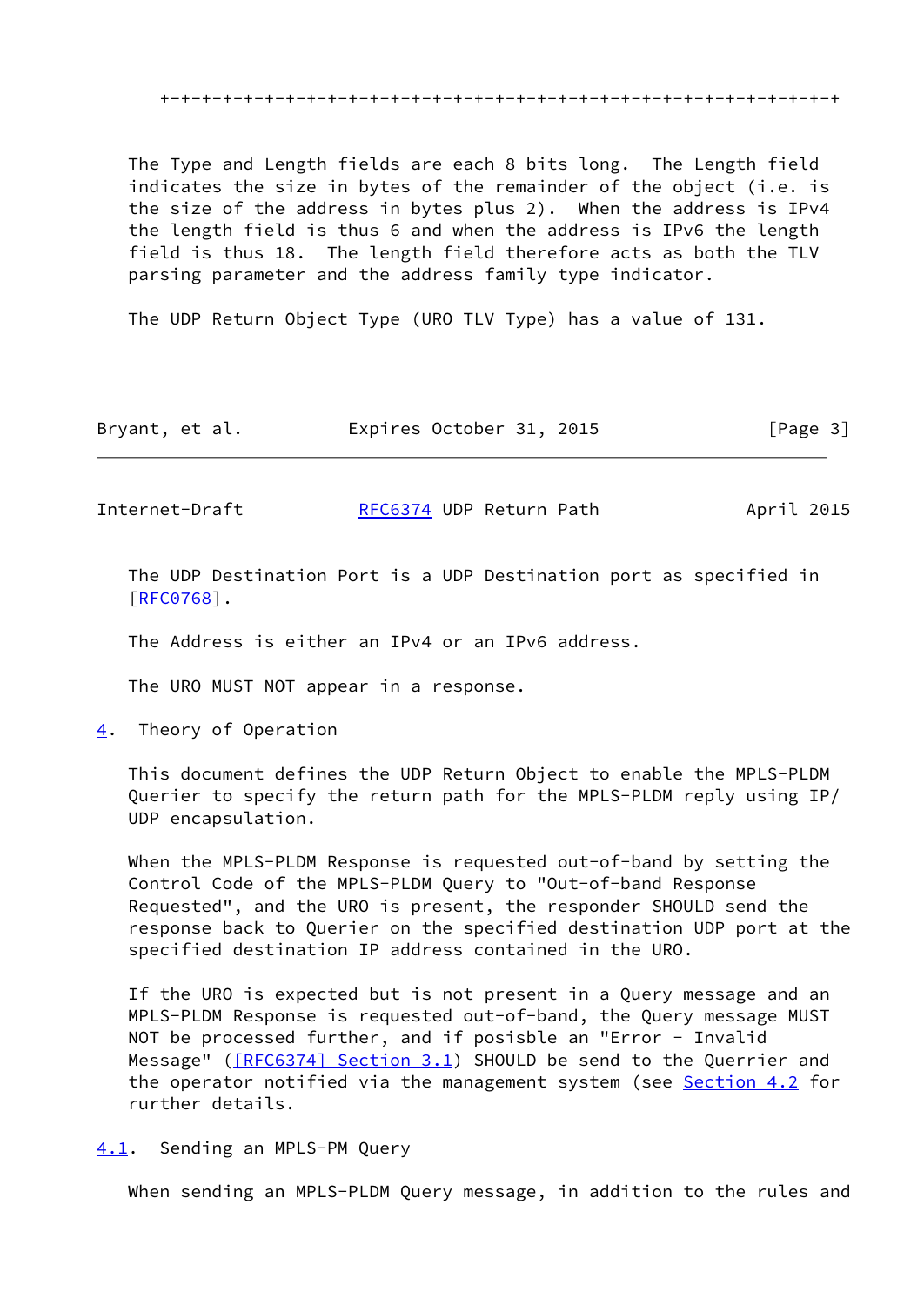procedures defined in [[RFC6374](https://datatracker.ietf.org/doc/pdf/rfc6374)]; the Control Code of the MPLS-PLDM Query MUST be set to "Out-of-band Response Requested", and a URO MUST be carried in the MPLS-PLDM Query message.

 If the Querier uses the UDP port to de-multiplexing of the response for different measurement type, there MUST be a different UDP port for each measurement type (Delay, loss and delay-loss combined).

 An implementation MAY use multiple UDP ports for same measurement type to direct the response to the correct management process in the LSR.

### <span id="page-4-0"></span>[4.2](#page-4-0). Receiving an MPLS PM Query Request

The processing of MPLS-PLDM query messages as defined in [\[RFC6374](https://datatracker.ietf.org/doc/pdf/rfc6374)] applies in this document. In addition, when an MPLS-PLDM Query request is received, with the Control Code of the MPLS-PLDM Query set to "Out-of-band Response Requested" with a URO present, then the

| Bryant, et al. | Expires October 31, 2015 |  | [Page 4] |
|----------------|--------------------------|--|----------|
|----------------|--------------------------|--|----------|

Internet-Draft [RFC6374](https://datatracker.ietf.org/doc/pdf/rfc6374) UDP Return Path April 2015

 Responder SHOULD use that IP address and UDP port to send MPLS-PLDM response back to Querier.

 If an Out-of-band response is requested and the Address object or the URO is missing, the Query SHOULD be dropped in the case of a unidirectional LSP. If both these TLVs are missing on a bidirectional LSP, the control code of Response message should set to 0x1C indicating "Error - Invalid Message" ( $[REC6374]$  Section 3.1) and the response SHOULD be sent over the reverse LSP. The receipt of such a mal-formed request SHOULD be notified to the operator through the management system, taking the normal precautions with respect to the prevention of overload of the error reporting system.

# <span id="page-4-1"></span>[4.3](#page-4-1). Sending an MPLS-PM Response

As specified in [\[RFC6374](https://datatracker.ietf.org/doc/pdf/rfc6374)] the MPLS-PLDM Response can be sent over either the reverse MPLS LSP for a bidirectional LSP or over an IP path. It MUST NOT be sent other than in response to an MPLS-PLDM Query message.

 When the requested return path is an IP forwarding path and this method is in use, the destination IP address and UDP port MUST be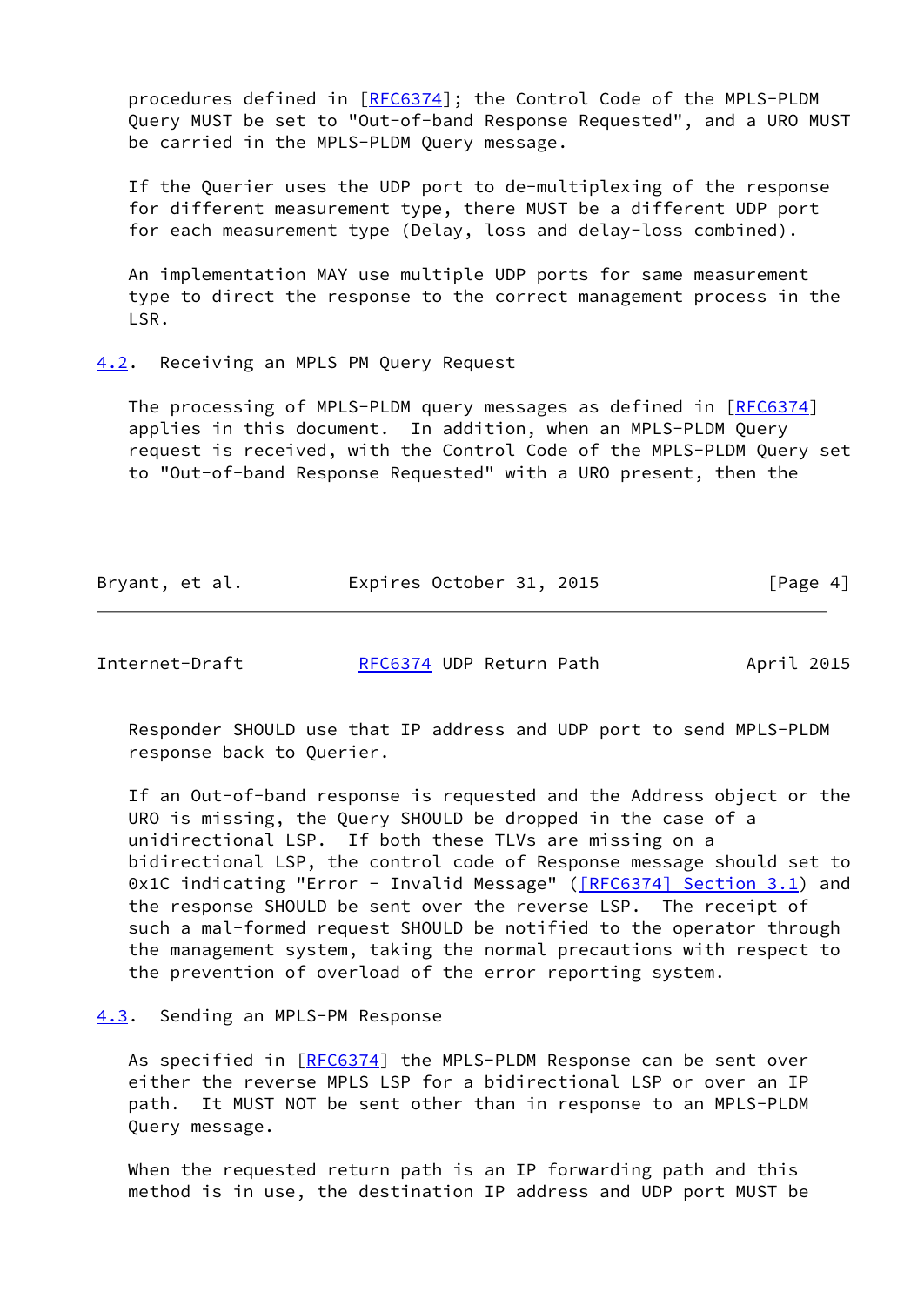copied from the URO. The source IP address and the source UDP Port of Response packet is left to discretion of the Responder subject to the normal management and security considerations. The packet format for the MPLS-PLDM response after the UDP header is as specified in [\[RFC6374](https://datatracker.ietf.org/doc/pdf/rfc6374)]. As shown in Figure 1 the Associate Channel Header (ACH) [\[RFC5586](https://datatracker.ietf.org/doc/pdf/rfc5586)] is not incuded. The information provided by the ACH is not needed since the correct binding between the Querry and Response messages is achieved though the UDP Port and the Session Indentifier contained in the [RFC6374](https://datatracker.ietf.org/doc/pdf/rfc6374) message.

| Bryant, et al. |                                           | Expires October 31, 2015                                                                                |            | [Page 5] |
|----------------|-------------------------------------------|---------------------------------------------------------------------------------------------------------|------------|----------|
|                | Internet-Draft<br>RFC6374 UDP Return Path |                                                                                                         | April 2015 |          |
|                | IP Header<br>$Protocol = UDP$             | ____________________<br>Source Address = Responders IP Address<br>Destination Addess = URO.Address      |            |          |
|                | UDP Header                                | ________________<br>Source Port = As chosen by Responder<br>Destination Port = URO.UDP-Destination-Port |            |          |
|                |                                           | _______________________________<br>Message as specified in RFC6374                                      |            |          |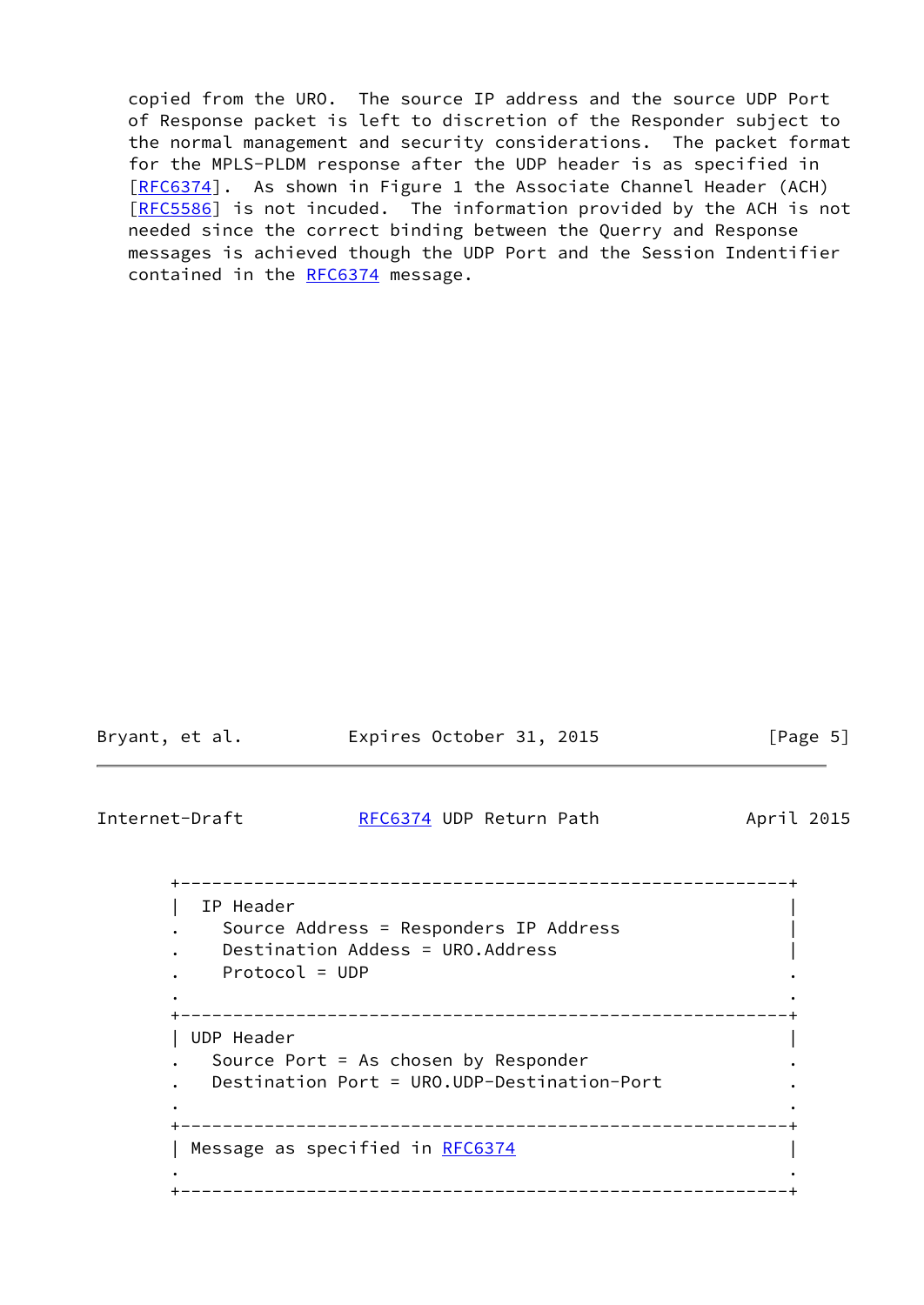# Figure 1: Response packet Format

 If the return path is an IP path, only one-way delay or one-way loss measurement can be carried out. In this case timestamps 3 and 4 MUST be zero as specified in [\[RFC6374](https://datatracker.ietf.org/doc/pdf/rfc6374)].

<span id="page-6-0"></span>[4.4](#page-6-0). Receiving an MPLS-PM Response

 If the response was received over UDP/IP and an out-of-band response was expected, the Response message SHOULD be directed to the appropriate measurement process as determined by the destination UDP Port, and processed using the corresponding measurement type procedure specified in [\[RFC6374](https://datatracker.ietf.org/doc/pdf/rfc6374)].

 If the Response was received over UDP/IP and an out-of-band response was not requested, that response should be dropped and the event SHOULD be notified to the operator through the management system, taking the normal precautions with respect to the prevention of overload of the error reporting system.

<span id="page-6-1"></span>[5](#page-6-1). Manageability Considerations

The manageability considerations described in **Section [7 of \[RFC6374\]](https://datatracker.ietf.org/doc/pdf/rfc6374#section-7)**  are applicable to this specification. Additional manageability considerations are noted within the elements of procedure of this document.

 Nothing in this document precludes the use of a configured UDP/IP return path in a deployment in which configuration is preferred to signalling. In these circumstances the URO MAY be omitted from the MPLS-PLDM messages.

| Bryant, et al. | Expires October 31, 2015 | [Page 6] |
|----------------|--------------------------|----------|
|                |                          |          |

Internet-Draft [RFC6374](https://datatracker.ietf.org/doc/pdf/rfc6374) UDP Return Path April 2015

#### <span id="page-6-2"></span>[6](#page-6-2). Security Considerations

 The MPLS-PLDM system is not intended to be deployed on the public Internet. It is intended for deployment in well manages private and service provider networks. The security considerations described in Section [8 of \[RFC6374\]](https://datatracker.ietf.org/doc/pdf/rfc6374#section-8) are applicable to this specification and the reader's attention is drawn to the last two paragraphs. Cryptographic measures may be enhanced by the correct configuration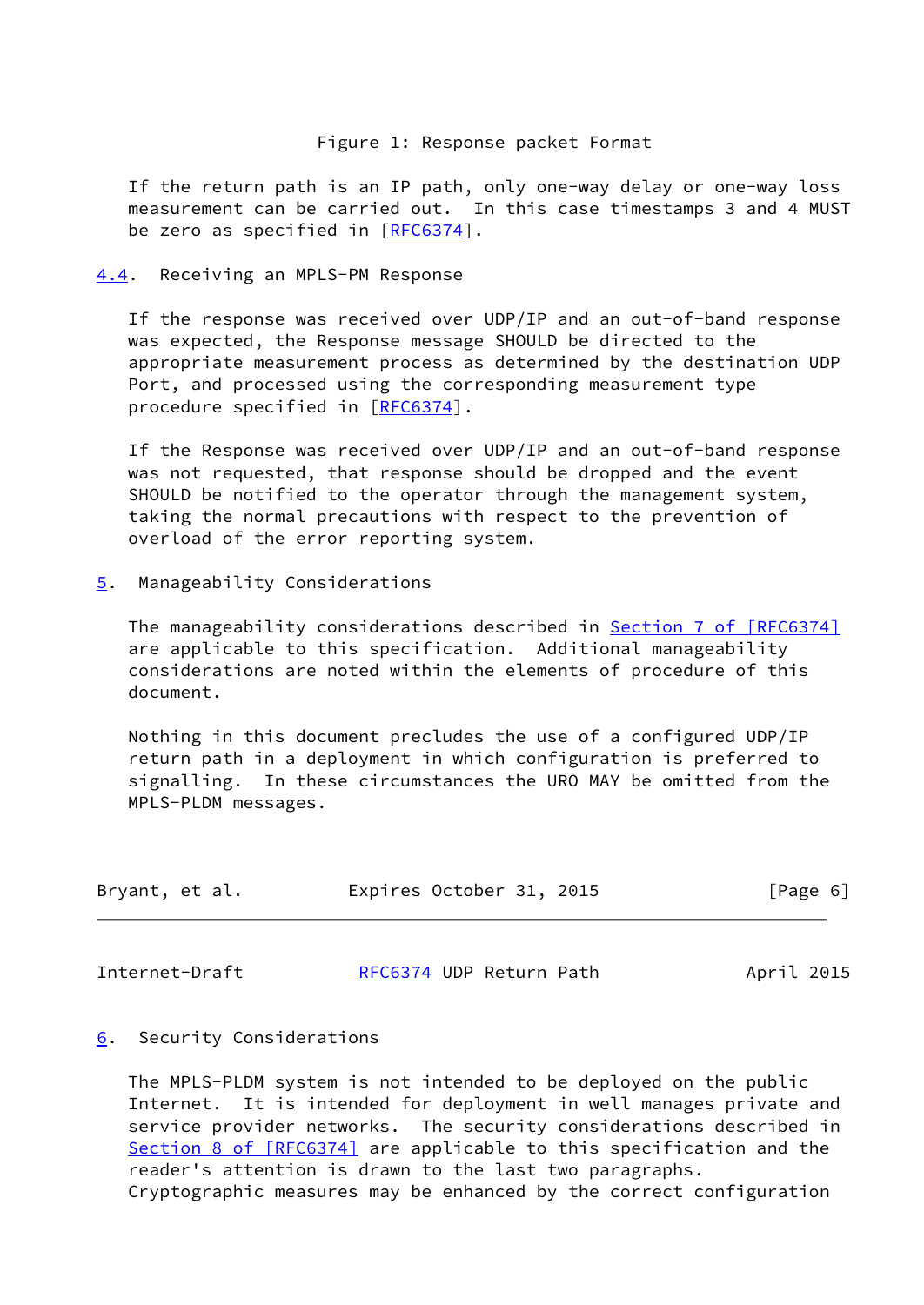of access control lists and firewalls.

 There is no additional exposure of information to pervasive monitoring systems observing LSPs that are being monitored.

<span id="page-7-0"></span>[7](#page-7-0). IANA Considerations

 IANA has made an early allocation of a new Optional TLV type from MPLS Loss/Delay Measurement TLV Object Registry contained within the g-ach-parameters registry set. IANA is requested to modify the description text as shown below.

| Code | Description | Reference |
|------|-------------|-----------|
| 131  | UDP Return  | [This]    |

<span id="page-7-1"></span>[8](#page-7-1). Acknowledgements

We acknowledge the contribution of Joseph Chin and Rakesh Gandhi, both with Cisco Systems. We thank Loa Andersson, Eric Osborne, Mustapha Aissaoui, and Jeffrey Zhang for their review comments.

We thank all who have reviewed this text and provided feedback.

<span id="page-7-2"></span>[9](#page-7-2). References

<span id="page-7-3"></span>[9.1](#page-7-3). Normative References

- [RFC0768] Postel, J., "User Datagram Protocol", STD 6, [RFC 768](https://datatracker.ietf.org/doc/pdf/rfc768), August 1980.
- [RFC2119] Bradner, S., "Key words for use in RFCs to Indicate Requirement Levels", [BCP 14](https://datatracker.ietf.org/doc/pdf/bcp14), [RFC 2119](https://datatracker.ietf.org/doc/pdf/rfc2119), March 1997.
- [RFC3945] Mannie, E., "Generalized Multi-Protocol Label Switching (GMPLS) Architecture", [RFC 3945](https://datatracker.ietf.org/doc/pdf/rfc3945), October 2004.
- [RFC5586] Bocci, M., Vigoureux, M., and S. Bryant, "MPLS Generic Associated Channel", [RFC 5586](https://datatracker.ietf.org/doc/pdf/rfc5586), June 2009.

| Bryant, et al. | Expires October 31, 2015 |  | [Page 7] |
|----------------|--------------------------|--|----------|
|----------------|--------------------------|--|----------|

Internet-Draft [RFC6374](https://datatracker.ietf.org/doc/pdf/rfc6374) UDP Return Path April 2015

[RFC5654] Niven-Jenkins, B., Brungard, D., Betts, M., Sprecher, N.,